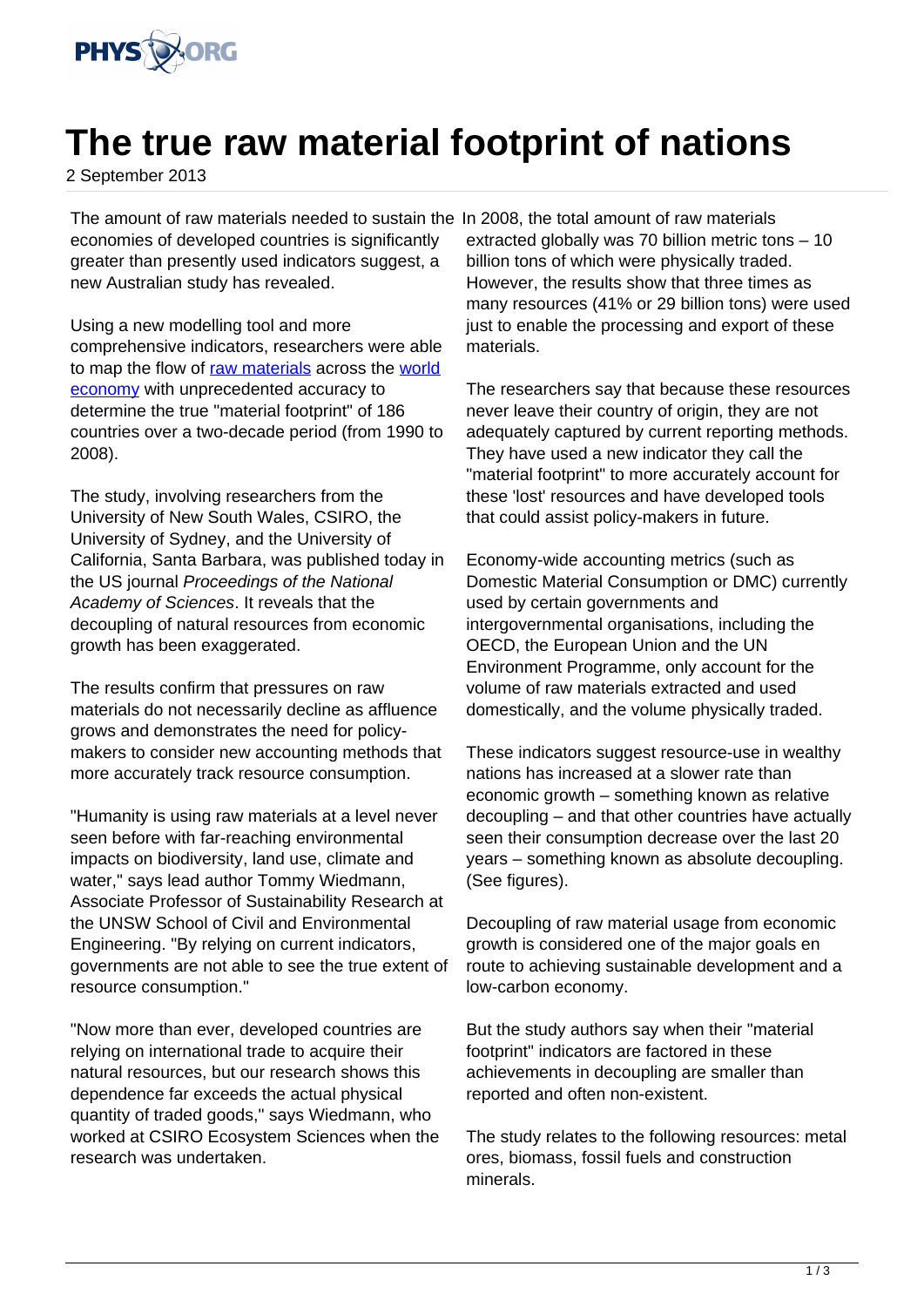

Selected country findings:

- In 2008 China had by far the largest material footprint (MF) in absolute values (16.3 billion tons), twice as large as that of the US and four times that of Japan and India. Sixty per cent of China's MF consists of construction minerals, reflecting its rapid industrialisation and urbanisation over the last 20 years.
- Australia had the highest material footprint per capita (about 35 tons per person), but because it is a prolific exporter of resources, it appears to have a relative decoupling. Other developed economies (USA, Japan, UK) show similar levels at around 25 tons per person.
- Lower material standard of living and lower average level of consumption in many developing countries is reflected in a footprint below 15 tons per person, with India at the lower end at 3.7 tons per person.
- In absolute values, the US is by far the largest importer of primary resources embodied in trade and China the largest exporter. The largest per-capita exporters of embodied primary materials – in particular metal ores – are Australia and Chile.
- All industrialised nations show the same typical picture over time: as GDP grew over the last two decades there appeared to be a relative decoupling of resource use as indicated by DMC (even absolute decoupling for the UK). However, when measured by the material footprint indicator, resource use has grown in parallel to GDP with no signs of decoupling. This is true for the USA, UK, Japan, EU27 and OECD.
- South Africa was the only country shown to have an absolute decoupling using the MF indicator.

 **More information:** The material footprint of nations , [www.pnas.org/cgi/doi/10.1073/pnas.1220362110](http://www.pnas.org/cgi/doi/10.1073/pnas.1220362110)

Provided by University of New South Wales